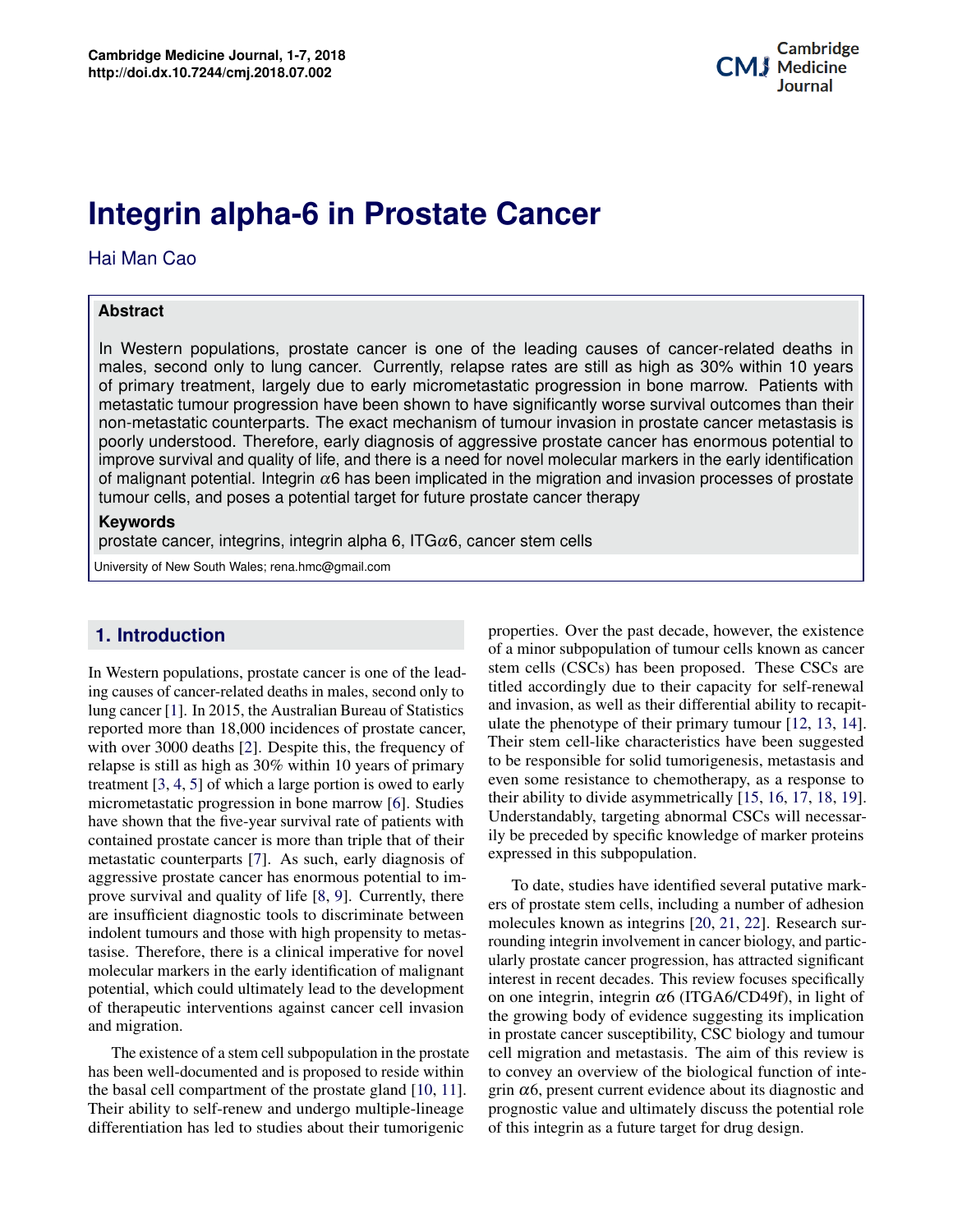#### **2.1 Search strategy and inclusion criteria**

An electronic search of the MEDLINE and EMBASE databases was performed using the following MeSH and other keywords: integrin alpha6, alpha 6, alpha-6, alpha6, ITGA6, prostate cancer and prostate neoplasms. The search was restricted to articles in the English language. There was no limitation for publication year. Abstract submissions and studies for which integrin alpha 6 was not the primary focus were excluded. Studies were selected for inclusion if they contained empirical research that investigated integrin  $\alpha$ 6 natin prostate cancers and then judged on their focus on integrin alpha-6 and contribution to the review.

Reference lists of all relevant articles were hand-searched for additional relevant studies. Titles and/or abstracts of relevant studies from this search strategy were screened by the author. Full-text articles were retrieved and screened when abstracts and titles were insufficient for determining inclusion or exclusion in the review.

## **3. Results**

Eighteen relevant studies, published between 1994–2017 were included in this review. Six publications reported integrin  $\alpha$ 6 as a putative stem cell marker in prostate cancer, while two of the eighteen studies investigated its role in bony metastasis and invasion in a xenograft model. Five studies reported an association between increased expression of integrin  $\alpha$ 6 and metastatic progression and invasive phenotype of prostate cancer cell, although one study reported integrin  $\alpha$ 6 as a predictor of non-aggressive disease. Several studies were conducted by the same group of investigators.

Integrin  $α6$  expression is persistent in invasive prostate cancer cell lines. The expression of this integrin is associated with aggressive phenotype, poor patient progression and increased metastasis. Its structural variant, integrin  $\alpha$ 6p is also reported to contribute to invasion and migration of prostate tumour cells on laminin.

# **4. Discussion**

## **4.1 Structure of prostate - normal and neoplastic**

The normal prostatic epithelium comprises of pseudostratified layers of luminal, basal and neuroendocrine cells [\[23\]](#page-4-8) which form part of a duct-acinar system [\[24,](#page-4-9) [25\]](#page-4-10). These secretory epithelial cells are supported by the basal lamina, found at the epithelium-stroma interface [\[26,](#page-4-11) [27,](#page-4-12) [28\]](#page-4-13). The significance of the basal lamina is two-fold; a) structurally, it represents a physical barrier which must be breached in the context of metastasis [\[29,](#page-4-14) [30,](#page-4-15) [31\]](#page-4-16) and b) functionally, its molecular composition of proteoglycans, collagens and non-collagenous glycoproteins such as laminin [\[32\]](#page-4-17) lend

it to involvement in cellular processes such as attachment, migration and differentiation [\[33,](#page-4-18) [34\]](#page-4-19). This is consistent with evidence of altered composition, such as loss of collagen type VII [\[32,](#page-4-17) [35\]](#page-4-20) and laminin B2t [\[36\]](#page-4-21) in neoplastic basal lamina.

Currently, the exact cellular origin of CSCs is still widely debated. The greater expression of luminal cell markers on prostate cancer cells than basal cell markers has led to the hypothesis that prostate cancer arises from terminally differentiated luminal cells [\[37,](#page-4-22) [38\]](#page-4-23). However, there is also a belief that intermediate progenitors [\[39,](#page-4-24) [40\]](#page-4-25) or subpopulations of multipotent stem cells from the basal epithelial layer may give rise to prostate cancer instead [\[41,](#page-5-0) [42\]](#page-5-1). Consequently, there still exists a paucity of accepted techniques used to characterize and isolate CSCs in prostate cancer tissue.

#### **4.2 Structure and biological function of integrin**α**6**

Integrins are a large group of heterodimeric transmembrane glycoproteins that mediate interactions between cells and extracellular matrix (ECM) through molecular adhesion. They are comprised of one  $\alpha$  subunit and one  $\beta$ subunit, which together determine ligand specificity and facilitate bidirectional signaling upon activation by ligands [\[43\]](#page-5-2). Each subunit contains an extracellular domain for ligand attachment, a transmembrane domain and a short tail within the cytoplasm [\[44\]](#page-5-3). This cytoplasmic tail interaction allows integrins to serve as sensors of dimensionality within the matrix [\[45\]](#page-5-4) and transduce mechanical forces from the ECM into biochemical survival signals, resulting in the inhibition of a p53-regulated apoptotic pathway [\[46,](#page-5-5) [47\]](#page-5-6). Upon ligand binding, integrins complex with the cell membrane to form focal adhesions, consisting of signaling and adaptor proteins [\[48,](#page-5-7) [49\]](#page-5-8). These in turn engage relevant kinases to initiate downstream intracellular signaling cascades [\[44\]](#page-5-3) such as the focal adhesion kinase (FAK) and the phosphatidylinositol 3-kinase (PI3K)/AKT pathways [\[50,](#page-5-9) [51\]](#page-5-10) and thus regulate proliferation, migration, invasion and cell migration [\[45\]](#page-5-4). Additionally, crosstalk between the activation of AKT and p53 degradation via phosphorylation of Mdm2 has been discovered [\[52,](#page-5-11) [53\]](#page-5-12). Integrins play a critical role in numerous biological events involving ECM remodeling, including wound healing and embryonic development [\[54\]](#page-5-13).

#### **4.3 Integrin** α**6 structure**

One integrin that has raised particular interest in the framework of prostate cancer progression is integrin  $\alpha$ 6. This mechanosensing integrin is encoded by the ITG $\alpha$ 6 gene, and dimerizes with  $\beta$ 1 or  $\beta$ 4 chains to form either  $\alpha$ 6 $\beta$ 1 or  $\alpha$ 6 $\beta$ 4 complexes, respectively [\[55\]](#page-5-14). Both of these serve as receptors for the laminin family of ECM proteins, despite differing expressions and roles.  $\alpha 6\beta 1$  is widely expressed in epithelia and associated with strong anchorage and stabilization of skin tissue through hemidesmosome formation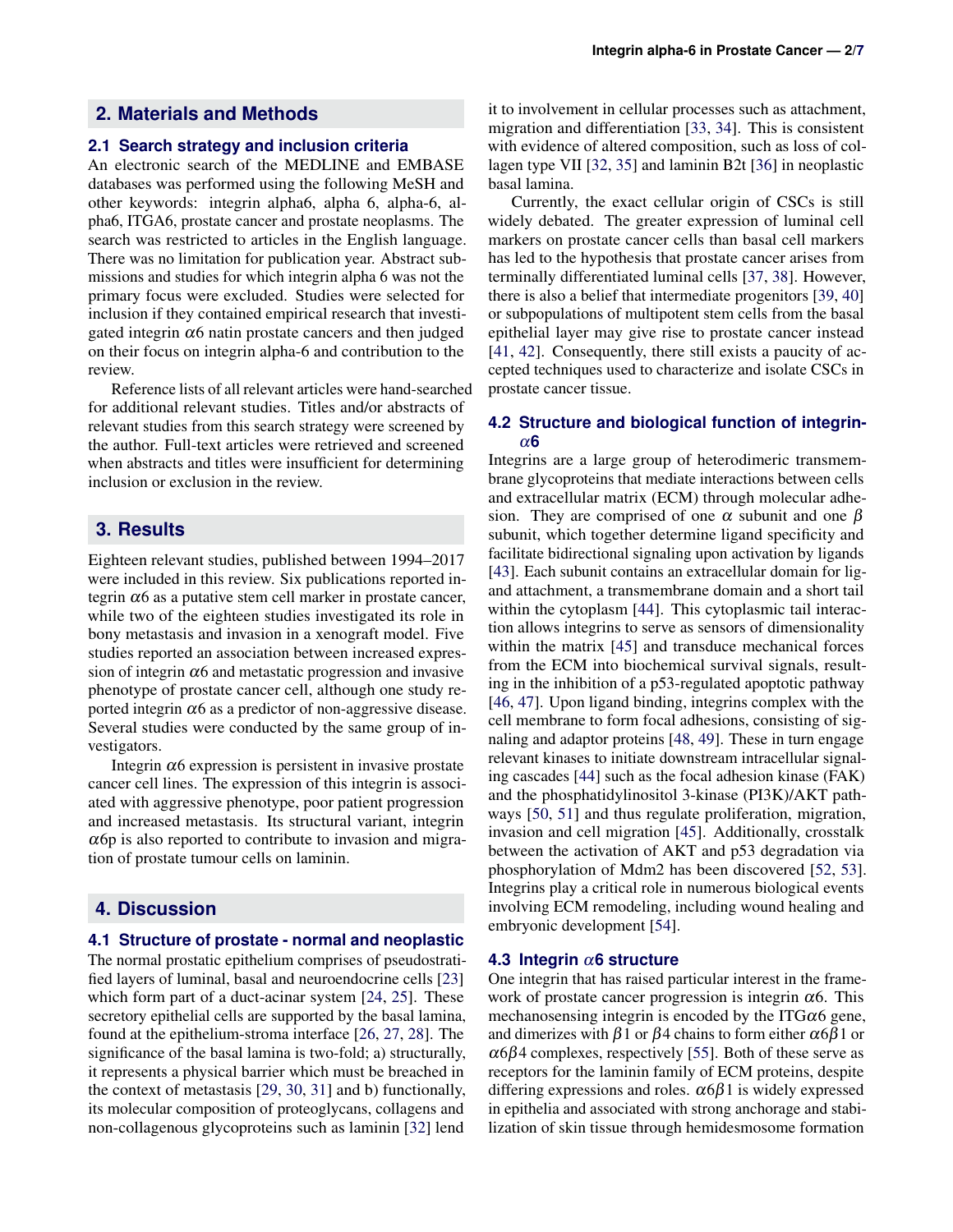[\[56,](#page-5-15) [57\]](#page-5-16).  $\alpha$ 6 $\beta$ 4 is involved in cellular migration such as embryogenic organ and tissue development [\[58,](#page-5-17) [59\]](#page-5-18) and prominently identified on platelets, macrophages, lymphocytes and many epithelial cells [\[60\]](#page-5-19).

#### **4.4 Integrin-**α**6 function, regulation and expression**

The major function of laminin-binding integrin- $\alpha$ 6 is maintaining stable anchorage and structural integrity of skin and glandular epithelium whilst withstanding mechanical and shear stresses [\[61\]](#page-5-20). Mutations of the ITG $\alpha$ 6 gene has been associated with basement separation and epithelial blistering of varying severity [\[62,](#page-5-21) [63,](#page-5-22) [64\]](#page-5-23). In the context of CSCs, integrin- $\alpha$ 6 has also been demonstrated to play a key regulatory role in self-renewal, proliferation and tumour-formation capacity in glioblastoma stem cells cervical uterine cancer cells [\[65,](#page-5-24) [66\]](#page-5-25).

Despite its important role in CSCs, there is a shortage in understanding of the molecular mechanisms involved in the regulation of integrin- $\alpha$ 6. The limited current knowledge surrounding the stem cell self-renewal control by integrin- $\alpha$ 6 derives mainly from studies in embryonic stem cells (ESCs) and breast CSCs. OCT4 and SOX2 are two pluripotent-related genes which maintain the self-renewal capacity of undifferentiated ESCs (67). Yu et al. (2012) revealed that increased expression of OCT4 and SOX2 led to upregulation of integrin- $\alpha$ 6 expression, and demonstrated the regulation of integrin- $\alpha$ 6 through the direct binding of OCT4 and SOX2 on specific regions of the integrin- $\alpha$ 6 promoter [\[68\]](#page-6-1).

In normal prostatic tissue, the basal lamina boasts a great diversity of molecular components, including collagen IV, VII, entactin, fibronectin, vitronectin, tenascin, laminin 5, 6, 7 (containing the  $\alpha$ 3 chain) and laminin 10-11 (containing  $\alpha$ 5 chain) (32, 69). Integrin- $\alpha$ 6 is just one of a wide range of integrin receptor units which are polarised on the basal cell layer, adjacent to the basal lamina.

In human prostatic carcinoma, however, all but a select few components of the basal lamina are lost. As a result, there is a significant loss of the corresponding integrin units [\[70\]](#page-6-2) which is consistent with the lack of integrin subunits observed on the tumour cell surface of invasive prostate carcinomas [\[36\]](#page-4-21). The  $\alpha$ 6 integrin is a notable exception to this, demonstrating a persistent expression in 69% of invasive prostate carcinomas [\[70\]](#page-6-2).

#### **4.5 Integrin-**α**6 expression and patient prognosis**

In human prostate cancer, integrin  $\alpha$ 6 expression is preserved in a diffuse manner on the plasma membrane, rather than being polarised on the basal layers [\[36\]](#page-4-21). The progression of prostate tumour development generally begins with the emergence of precursor prostatic intraepithelial neoplasia lesions, followed by carcinoma in situ and eventually, extracapsular invasion into neighbouring structures and distant metastases sites [\[36\]](#page-4-21). Overwhelmingly, current evidence supports the theory that elevated expression

of integrin  $\alpha$ 6 $\beta$ 1 is correlated with an aggressive phenotype during tumour progression, poor patient prognosis and increased metastasis [\[6,](#page-3-5) [71,](#page-6-3) [72,](#page-6-4) [73,](#page-6-5) [74\]](#page-6-6).

Rabinovitz, Nagle & Cress (1995) investigated the invasive phenotypic features of human prostate carcinoma cells by comparing the  $\alpha$ 6-high with  $\alpha$ 6-low cell subpopulations. In vitro assays were used to demonstrate a significantly higher rate of random migration on coated laminin in the  $\alpha$ 6-high sublines as compared with the  $\alpha$ 6-low sublines.  $\alpha$ 6-antibodies were then used to confirm the involvement of  $\alpha$ 6, and particularly  $\alpha$ 6 $\beta$ 1, as it was the primary distinguisher between  $\alpha$ 6-high with  $\alpha$ 6-low cells.

Severely compromised immunodeficient mice were then used to assess the invasion and migration capacity of the  $\alpha$ 6 sublines in vivo.  $\alpha$ 6-high subpopulations were found to exhibit a significantly higher rate of invasion through the laminin-rich mice diaphragm, as characterized by several basement membrane breaching points. These findings are consistent with evidence suggesting an association between increasing prostatic intraepithelial neoplasia grades and progressive basal cell disruption [\[75\]](#page-6-7).

This could be partially explained by the role of the integrin-ECM interaction in providing traction for tumour cell invasion during dissociation of the cell from ECM proteins at the leading edge of the cell migratory path [\[76,](#page-6-8) [77\]](#page-6-9) or the extracapsular escape facilitated by laminincoated nerves [\[72\]](#page-6-4). However, this is conflicted by some evidence noting an association between high expression levels of integrin  $\alpha$ 6 and lowered recurrence rate, diseaseassociated death following radical prostatectomy, as well as other non-aggressive tumour features such as low Gleason score (<7), serum PSA levels of 10ng/mL and pT2 stage [\[78\]](#page-6-10). Integrin  $\alpha$ 6 has also been shown to be a predictor of biochemical and local recurrence of prostate cancer [\[79\]](#page-6-11).

More recently, a novel structural variant of integrin  $\alpha$ 6, called integrin  $\alpha$  op has been identified [\[7\]](#page-3-6). This is formed by post-translational proteolytic cleavage of the ligandbinding extracellular domain by urokinase-type plasminogen activator (uPA) on the tumour cell surface [\[70,](#page-6-2) [80\]](#page-6-12). The cleavage of integrin  $\alpha$ 6 contributes to invasion and migration of the tumour cell on laminin, whilst in vitro and in vivo studies of integrin  $\alpha$  op have shown that inhibition of the cleavage function significantly hinders tumour migration within the bone [\[81,](#page-6-13) [82\]](#page-6-14) and encourages the formation of curative-type bone lesions [\[73,](#page-6-5) [83,](#page-6-15) [84\]](#page-6-16). These results highlight the prevention of integrin  $\alpha$  op production as a potential novel treatment strategy for delaying disease progression within the bone.

#### **4.6 Integrin-targeted modalities for prostate cancer treatment in lab and future directions**

Given the growing recognition of integrins' roles in facilitating prostate cancer invasion and metastasis, there has been increasing research into future treatment modalities targeted at these adhesion molecules. Various groups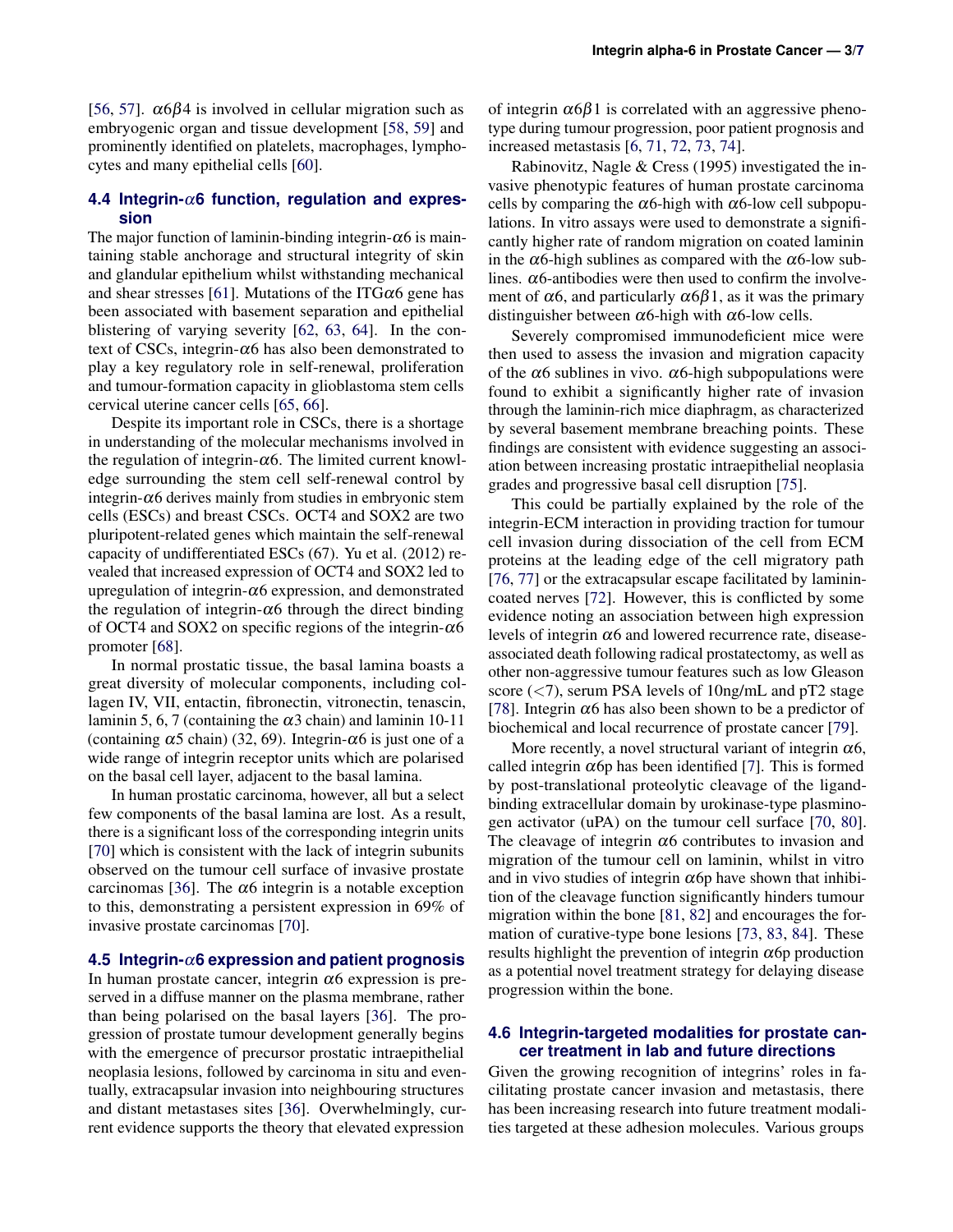have developed pre-clinical models to investigate the functional significance of targeting integrin  $\alpha$ 6. For example, King 2008 demonstrated the reduced tumour cell migration and onset and degree of bone pain and fractures in xenograft mouse models injected with uncleaved integrin  $\alpha$ 6 ( $\alpha$ 6pB1) as compared with cleaved ( $\alpha$ 6B1) [\[85\]](#page-6-17). A similar model has since been used by Landowski 2014, in testing an integrin  $\alpha$ 6 functional blocking monoclonal antibody, called J8H [\[6\]](#page-3-5). The results of this study showed promising outcomes of J8H in blocking tumour progression and subsequently improving survival outcomes without impacting cell adhesion to laminin. Despite this, currently there are only four drugs that have passed Phase II trial for treatment of metastatic prostate cancer (Cilengitide, Etaracizumab, Intetumumab and Abituzumab) [\[86\]](#page-6-18). One reason for this limited number of integrin antibodies in clinical trial is the difficulty posed by their bidirectional nature of cell signalling, as targeting these integrins may lead to the altered expression and function of other receptors [\[86\]](#page-6-18). Furthermore, most integrins are not constitutively active, and therefore, change their expression in response to changes in external stimuli, including therapy. This complicates integrin antagonism, and could limit clinical effectiveness of targeted therapy.

# **5. Conclusion**

The need for early detection and prevention of tumour cell metastasis drives the search for greater diagnostic and prognostic biomarkers in prostate cancer. Integrin-targeted treatment presents as a promising area in which drug development may have a significant impact on patient survival. There is still much to learn about the role of integrins in prostate tumour cell migration and invasion, and the clinical significance of integrin inhibition in prostate cancer is still unclear. Whilst the pool of preclinical evidence supporting a role for integrin  $\alpha$ 6 in prostate cancer invasion, future clinical studies of bony metastasis prevention via integrin inhibition are required. Combined therapy of integrin treatment with radiotherapy is also a consideration for future research, as it has the potential to increase prostate tumour sensitivity to radiation and drug therapies [\[87\]](#page-6-19). A greater understanding of integrin signalling and expressional changes modulates our prospects of developing targeted biological interventions to slow prostate cancer progression.

# **Supplementary Materials: Not applicable Acknowledgments: Not applicable Author Contributions: Not applicable Conflicts of Interest: The author declares no conflict of interest**

# **References**

<span id="page-3-0"></span>[1] Society AC. Cancer Facts & Figures 2013. Atlanta: American Cancer Society 2013; 2013.

- <span id="page-3-1"></span>[2] Statistics ABo. 3303.0 – Causes of Death, Australia, 2015 2016 [updated 26 September 2017.
- <span id="page-3-2"></span>[3] Boorjian SA, Karnes RJ, Viterbo R, Rangel LJ, Bergstralh EJ, Horwitz EM, et al. Long-term survival after radical prostatectomy versus external-beam radiotherapy for patients with high-risk prostate cancer. Cancer. 2011;117(13):2883–91.
- <span id="page-3-3"></span>[4] Thobe M, Clark R, Bainer R, Prasad S, Rinker-Schaeffer C. From Prostate to Bone: Key Players in Prostate Cancer Metastasis. Cancers. 2011;3(1):478– 93.
- <span id="page-3-4"></span>[5] Liu W, Laitinen S, Khan S, Vihinen M, Kowalski J, Yu G, et al. Copy number analysis indicates monoclonal origin of lethal metastatic prostate cancer.[Erratum appears in Nat Med. 2009 Jul;15(7):819]. Nat Med. 2009;15(5):559–65.
- <span id="page-3-5"></span>[6] Landowski TH, Gard J, Pond E, Pond GD, Nagle RB, Geffre CP, et al. Targeting integrin alpha6 stimulates curative-type bone metastasis lesions in a xenograft model. Mol Cancer Ther. 2014;13(6):1558–66.
- <span id="page-3-6"></span>[7] Kacsinta AD, Rubenstein CS, Sroka IC, Pawar S, Gard JM, Nagle RB, et al. Intracellular modifiers of integrin alpha 6p production in aggressive prostate and breast cancer cell lines. Biochem Biophys Res Commun. 2014;454(2):335–40.
- <span id="page-3-7"></span>[8] Morris MJ, Scher HI. Clinical approaches to osseous metastases in prostate cancer. Oncologist. 2003;8(2):161–73.
- <span id="page-3-8"></span><sup>[9]</sup> Sturge J, Caley MP, Waxman J. Bone metastasis in prostate cancer: emerging therapeutic strategies. Nat Rev Clin Oncol. 2011;8(6):357–68.
- <span id="page-3-9"></span>[10] De Marzo AM, Nelson WG, Meeker AK, Coffey DS. Stem cell features of benign and malignant prostate epithelial cells. J Urol. 1998;160(6 Pt 2):2381–92.
- <span id="page-3-10"></span>[11] Huang CK, Luo J, Lee SO, Chang C. Concise review: androgen receptor differential roles in stem/progenitor cells including prostate, embryonic, stromal, and hematopoietic lineages. Stem Cells. 2014;32(9):2299– 308.
- <span id="page-3-11"></span>[12] Eaton CL, Colombel M, Van Der Pluijm G, Cecchini M, Wetterwald A, Lippitt J, et al. Evaluation of the frequency of putative prostate cancer stem cells in primary and metastatic prostate cancer. Prostate. 2010;70(8):875–82.
- <span id="page-3-12"></span>[13] Liao CP, Adisetiyo H, Liang M, Roy-Burman P. Cancer-associated fibroblasts enhance the glandforming capability of prostate cancer stem cells. Cancer Res. 2010;70(18):7294–303.
- <span id="page-3-13"></span>[14] Collins AT, Berry PA, Hyde C, Stower MJ, Maitland NJ. Prospective identification of tumorigenic prostate cancer stem cells. Cancer Res. 2005;65(23):10946–51.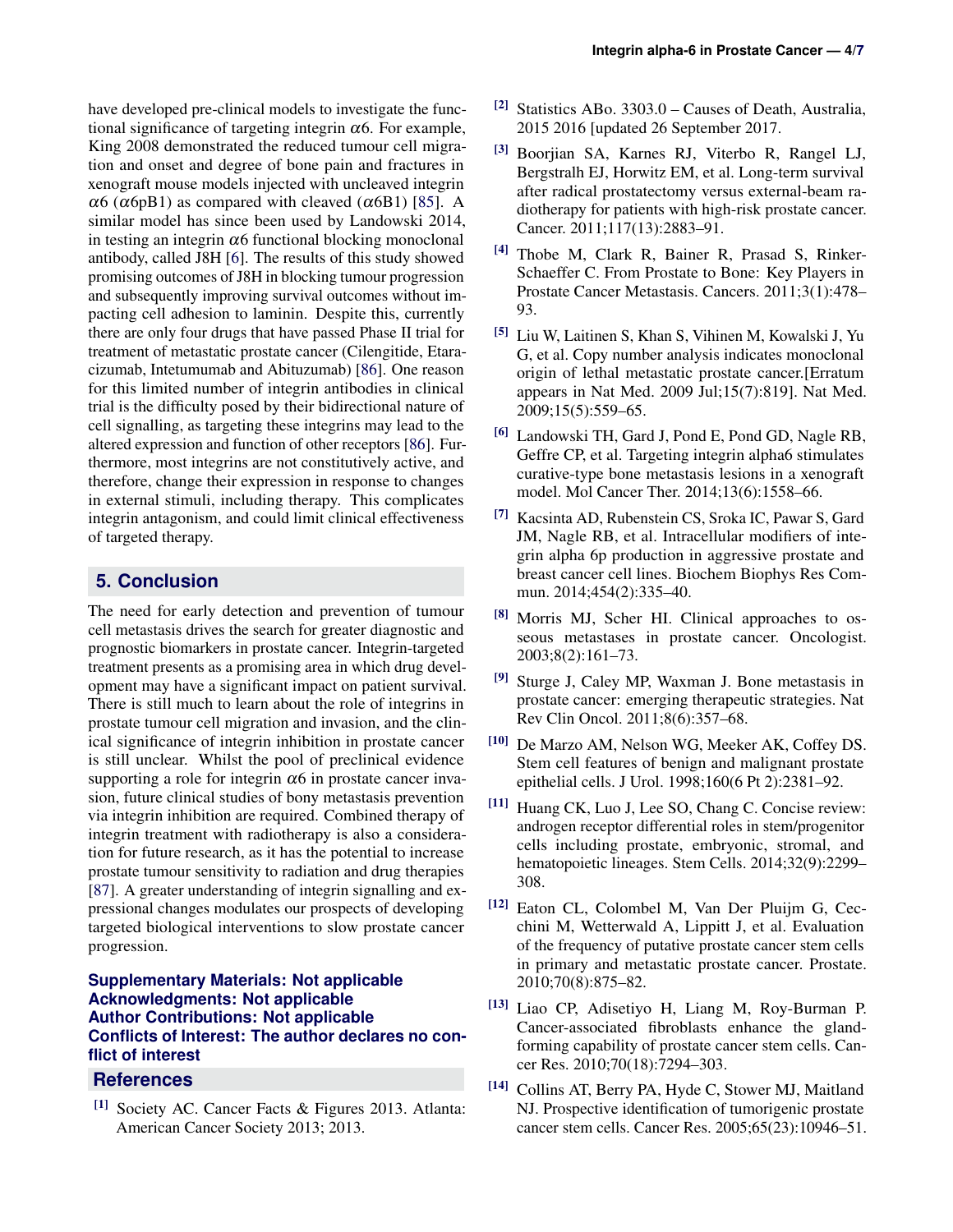- <span id="page-4-0"></span>[15] Visvader JE, Lindeman GJ. Cancer stem cells in solid tumours: accumulating evidence and unresolved questions. Nat Rev Cancer. 2008;8(10):755–68.
- <span id="page-4-1"></span>[16] Al-Hajj M, Wicha MS, Benito-Hernandez A, Morrison SJ, Clarke MF. Prospective identification of tumorigenic breast cancer cells.[Erratum appears in Proc Natl Acad Sci U S A. 2003 May 27;100(11):6890]. Proc Natl Acad Sci U S A. 2003;100(7):3983–8.
- <span id="page-4-2"></span>[17] Tan BT, Park CY, Ailles LE, Weissman IL. The cancer stem cell hypothesis: a work in progress. Laboratory Investigation. 2006;86(12):1203–7.
- <span id="page-4-3"></span>[18] Liu W, Moulay M, Willenbrock S, Roolf C, Junghanss C, Ngenazahayo A, et al. Comparative characterization of stem cell marker expression, metabolic activity and resistance to doxorubicin in adherent and spheroid cells derived from the canine prostate adenocarcinoma cell line CT1258. Anticancer Res. 2015;35(4):1917– 27.
- <span id="page-4-4"></span>[19] Fedr R, Pernicova Z, Slabakova E, Strakova N, Bouchal J, Grepl M, et al. Automatic cell cloning assay for determining the clonogenic capacity of cancer and cancer stem-like cells. Cytometry A. 2013;83(5):472– 82.
- <span id="page-4-5"></span>[20] Goldstein AS, Lawson DA, Cheng D, Sun W, Garraway IP, Witte ON. Trop2 identifies a subpopulation of murine and human prostate basal cells with stem cell characteristics. Proc Natl Acad Sci U S A. 2008;105(52):20882–7.
- <span id="page-4-6"></span>[21] Collins AT, Habib FK, Maitland NJ, Neal DE. Identification and isolation of human prostate epithelial stem cells based on alpha(2)beta(1)-integrin expression. J Cell Sci. 2001;114(Pt 21):3865–72.
- <span id="page-4-7"></span>[22] Richardson GD, Robson CN, Lang SH, Neal DE, Maitland NJ, Collins AT. CD133, a novel marker for human prostatic epithelial stem cells. J Cell Sci. 2004;117(Pt 16):3539–45.
- <span id="page-4-8"></span>[23] Strand DW, Goldstein AS. The many ways to make a luminal cell and a prostate cancer cell. Endocr Relat Cancer. 2015;22(6):T187–97.
- <span id="page-4-9"></span>[24] Petkova N, Hennenlotter J, Sobiesiak M, Todenhofer T, Scharpf M, Stenzl A, et al. Surface CD24 distinguishes between low differentiated and transit-amplifying cells in the basal layer of human prostate. Prostate. 2013;73(14):1576–90.
- <span id="page-4-10"></span>[25] Ware JL. Prostate cancer progression. Implications of histopathology. Am J Pathol. 1994;145(5):983–93.
- <span id="page-4-11"></span>[26] Nagle RB, Brawer MK, Kittelson J, Clark V. Phenotypic relationships of prostatic intraepithelial neoplasia to invasive prostatic carcinoma. Am J Pathol. 1991;138(1):119–28.
- <span id="page-4-12"></span>[27] Bonkhoff H, Wernert N, Dhom G, Remberger K. Basement membranes in fetal, adult normal, hyperplastic and neoplastic human prostate. Virchows Arch A Pathol Anat Histopathol. 1991;418(5):375–81.
- <span id="page-4-13"></span>[28] Bonkhoff H, Wernert N, Dhom G, Remberger K. Distribution of basement membranes in primary and metastatic carcinomas of the prostate. Hum Pathol. 1992;23(8):934–9.
- <span id="page-4-14"></span>[29] Liotta LA, Rao CN, Wewer UM. Biochemical interactions of tumor cells with the basement membrane. Annu Rev Biochem. 1986;55:1037–57.
- <span id="page-4-15"></span>[30] Nakajima M, Welch DR, Irimura T, Nicolson GL. Basement membrane degradative enzymes as possible markers of tumor metastasis. Prog Clin Biol Res. 1986;212:113–22.
- <span id="page-4-16"></span>[31] Tryggvason K, Hoyhtya M, Salo T. Proteolytic degradation of extracellular matrix in tumor invasion. Biochim Biophys Acta. 1987;907(3):191–217.
- <span id="page-4-17"></span>[32] Knox JD, Cress AE, Clark V, Manriquez L, Affinito KS, Dalkin BL, et al. Differential expression of extracellular matrix molecules and the alpha 6-integrins in the normal and neoplastic prostate. Am J Pathol. 1994;145(1):167–74.
- <span id="page-4-18"></span>[33] Ekblom P. Developmentally regulated conversion of mesenchyme to epithelium. Faseb J. 1989;3(10):2141– 50.
- <span id="page-4-19"></span>[34] Hay E. Extracellular matrix, cell skeletons, and embryonic development. American Journal of Medical Genetics. 1989;34(1):14–29.
- <span id="page-4-20"></span>[35] Fuchs ME, Brawer MK, Rennels MA, Nagle RB. The relationship of basement membrane to histologic grade of human prostatic carcinoma. Modern Pathology. 1989;2(2):105–11.
- <span id="page-4-21"></span>[36] Cress AE, Rabinovitz I, Zhu W, Nagle RB. The alpha 6 beta 1 and alpha 6 beta 4 integrins in human prostate cancer progression. Cancer Metastasis Rev. 1995;14(3):219–28.
- <span id="page-4-22"></span>[37] Wang X, Kruithof-de Julio M, Economides KD, Walker D, Yu H, Halili MV, et al. A luminal epithelial stem cell that is a cell of origin for prostate cancer. Nature. 2009;461(7263):495–500.
- <span id="page-4-23"></span>[38] Collins AT, Maitland NJ. Prostate cancer stem cells. Eur J Cancer. 2006;42(9):1213–8.
- <span id="page-4-24"></span>[39] De Marzo AM, Meeker AK, Zha S, Luo J, Nakayama M, Platz EA, et al. Human prostate cancer precursors and pathobiology. Urology. 2003;62(5 Suppl 1):55–62.
- <span id="page-4-25"></span>[40] van Leenders GJ, Schalken JA. Epithelial cell differentiation in the human prostate epithelium: implications for the pathogenesis and therapy of prostate cancer. Crit Rev Oncol Hematol. 2003;46 Suppl:S3–10.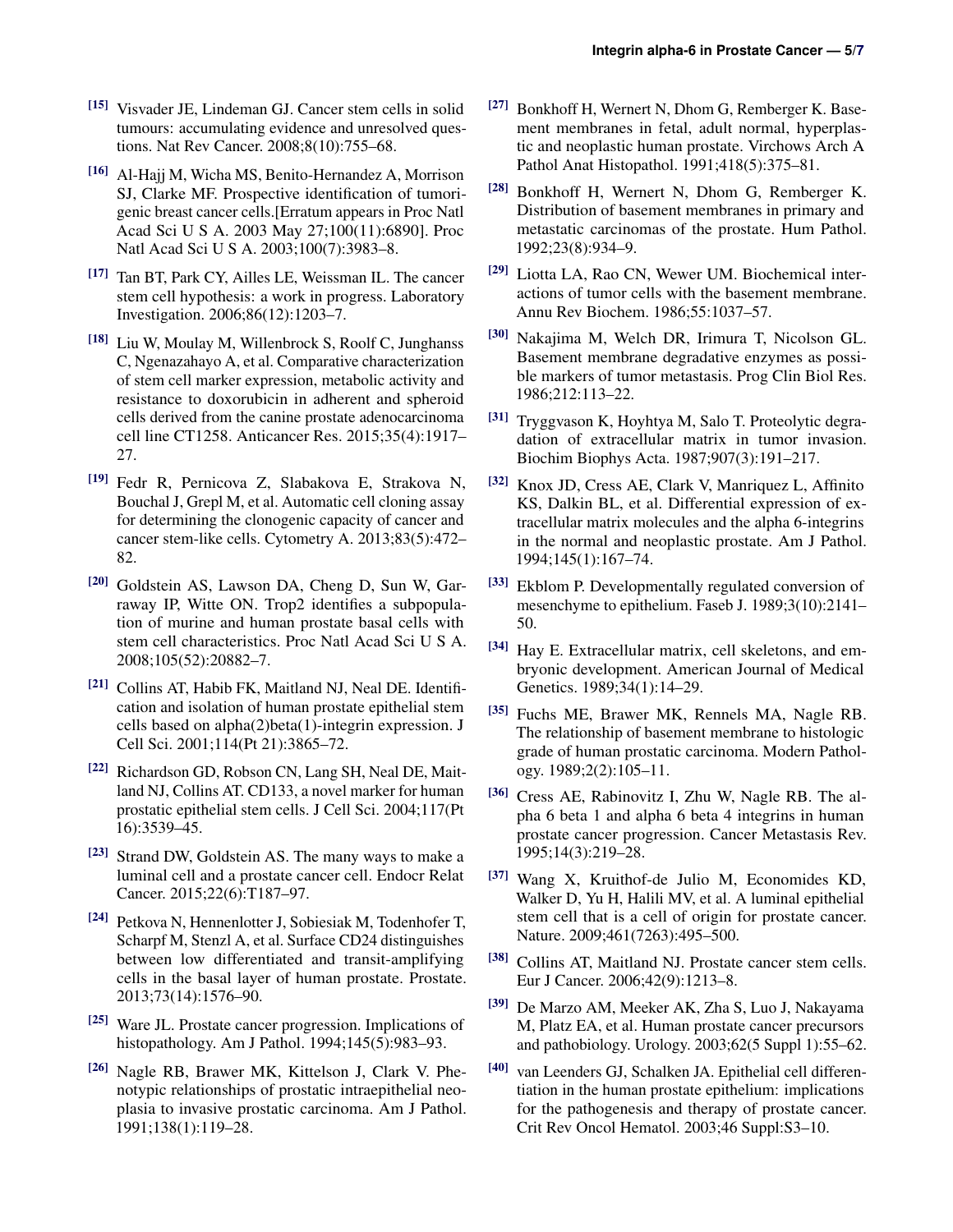- <span id="page-5-0"></span>[41] Goldstein AS, Huang J, Guo C, Garraway IP, Witte ON. Identification of a cell of origin for human prostate cancer. Science. 2010;329(5991):568–71.
- <span id="page-5-1"></span>[42] Taylor RA, Toivanen R, Frydenberg M, Pedersen J, Harewood L, Australian Prostate Cancer B, et al. Human epithelial basal cells are cells of origin of prostate cancer, independent of CD133 status.[Erratum appears in Stem Cells. 2012 Aug;30(8):1786 Note: ]. Stem Cells. 2012;30(6):1087–96.
- <span id="page-5-2"></span>[43] Lowin T, Straub RH. Integrins and their ligands in rheumatoid arthritis. Arthritis Research & Therapy. 2011;13(5):244.
- <span id="page-5-3"></span>[44] Chamberlain MC, Cloughsey T, Reardon DA, Wen PY. A novel treatment for glioblastoma: integrin inhibition. Expert Review of Neurotherapeutics. 2012;12(4):421– 35.
- <span id="page-5-4"></span>[45] Larsen M, Artym VV, Green JA, Yamada KM. The matrix reorganized: extracellular matrix remodeling and integrin signaling. Current Opinion in Cell Biology. 2006;18(5):463–71.
- <span id="page-5-5"></span>[46] Ilic D, Almeida EA, Schlaepfer DD, Dazin P, Aizawa S, Damsky CH. Extracellular matrix survival signals transduced by focal adhesion kinase suppress p53 mediated apoptosis. J Cell Biol. 1998;143(2):547–60.
- <span id="page-5-6"></span>[47] Shyy JY, Chien S. Role of integrins in cellular responses to mechanical stress and adhesion. Current Opinion in Cell Biology. 1997;9(5):707–13.
- <span id="page-5-7"></span>[48] Hynes RO. Integrins: bidirectional, allosteric signaling machines. Cell. 2002;110(6):673–87.
- <span id="page-5-8"></span> $[49]$  Legate KR, Wickström SA, Fässler R. Genetic and cell biological analysis of integrin outside-in signaling. Genes & Development. 2009;23(4):397–418.
- <span id="page-5-9"></span>[50] Koul D, Shen R, Bergh S, Lu Y, de Groot JF, Liu TJ, et al. Targeting integrin-linked kinase inhibits Akt signaling pathways and decreases tumor progression of human glioblastoma. Mol Cancer Ther. 2005;4(11):1681– 8.
- <span id="page-5-10"></span>[51] Gambaletta D, Marchetti A, Benedetti L, Mercurio AM, Sacchi A, Falcioni R. Cooperative signaling between alpha(6)beta(4) integrin and ErbB-2 receptor is required to promote phosphatidylinositol 3-kinase-dependent invasion. J Biol Chem. 2000;275(14):10604–10.
- <span id="page-5-11"></span>[52] Oren M. Decision making by p53: life, death and cancer. Cell Death Differ. 2003;10(4):431–42.
- <span id="page-5-12"></span>[53] Ogawara Y, Kishishita S, Obata T, Isazawa Y, Suzuki T, Tanaka K, et al. Akt enhances Mdm2-mediated ubiquitination and degradation of p53. J Biol Chem. 2002;277(24):21843–50.
- <span id="page-5-13"></span>[54] Hynes RO. Integrins: versatility, modulation, and signaling in cell adhesion. Cell. 1992;69(1):11–25.
- <span id="page-5-14"></span>[55] Chen H, Qu J, Huang X, Kurundkar A, Zhu L, Yang N, et al. Mechanosensing by the a6-integrin confers an invasive fibroblast phenotype and mediates lung fibrosis. Nature Communications. 2016;7:12564.
- <span id="page-5-15"></span>[56] Nievers MG, Schaapveld RQ, Sonnenberg A. Biology and function of hemidesmosomes. Matrix Biology. 1999;18(1):5–17.
- <span id="page-5-16"></span>[57] Dowling J, Yu QC, Fuchs E. Beta4 integrin is required for hemidesmosome formation, cell adhesion and cell survival. The Journal of Cell Biology. 1996;134(2):559–72.
- <span id="page-5-17"></span>[58] Bronner-Fraser M, Artinger M, Muschler J, Horwitz AF. Developmentally regulated expression of alpha 6 integrin in avian embryos. Development. 1992;115(1):197–211.
- <span id="page-5-18"></span>[59] Damsky C, Sutherland A, Fisher S. Extracellular matrix 5: adhesive interactions in early mammalian embryogenesis, implantation, and placentation. FASEB Journal. 1993;7(14):1320–9.
- <span id="page-5-19"></span>[60] Feich ME, Willis RA, Penney DP, Keng PC, Phipps RP. Expression of alpha 6 beta 1 integrin, the laminin receptor, on subsets of normal murine lung fibroblasts and its upregulation by the inflammatory cytokines IFN-gamma and TNF-alpha. Regional Immunology. 1992;4(6):363–70.
- <span id="page-5-20"></span>[61] Harryman WL, Hinton JP, Rubenstein CP, Singh P, Nagle RB, Parker SJ, et al. The Cohesive Metastasis Phenotype in Human Prostate Cancer. Biochimica et Biophysica Acta - Reviews on Cancer. 2016;1866(2):221– 31.
- <span id="page-5-21"></span>[62] Rashid KA, Stern JN, Ahmed AR. Identification of an epitope within human integrin alpha 6 subunit for the binding of autoantibody and its role in basement membrane separation in oral pemphigoid. J Immunol. 2006;176(3):1968–77.
- <span id="page-5-22"></span>[63] Mignogna M, Lanza A, Rossiello L, Ruocco V, Ahmed AR. Comparison of reactivity and epitope recognition between sera from American and Italian patients with oral pemphigoid. Clin Exp Immunol. 2006;145(1):28– 35.
- <span id="page-5-23"></span>[64] Domogatskaya A, Rodin S, Tryggvason K. Functional diversity of laminins. Annu Rev Cell Dev Biol. 2012;28:523–53.
- <span id="page-5-24"></span>[65] Lathia JD, Gallagher J, Heddleston JM, Wang J, Eyler CE, Macswords J, et al. Integrin alpha 6 regulates glioblastoma stem cells. Cell Stem Cell. 2010;6(5):421–32.
- <span id="page-5-25"></span>[66] Ortiz-Sanchez E, Santiago-Lopez L, Cruz-Dominguez VB, Toledo-Guzman ME, Hernandez-Cueto D, Muniz-Hernandez S, et al. Characterization of cervical cancer stem cell-like cells: phenotyping, stemness, and